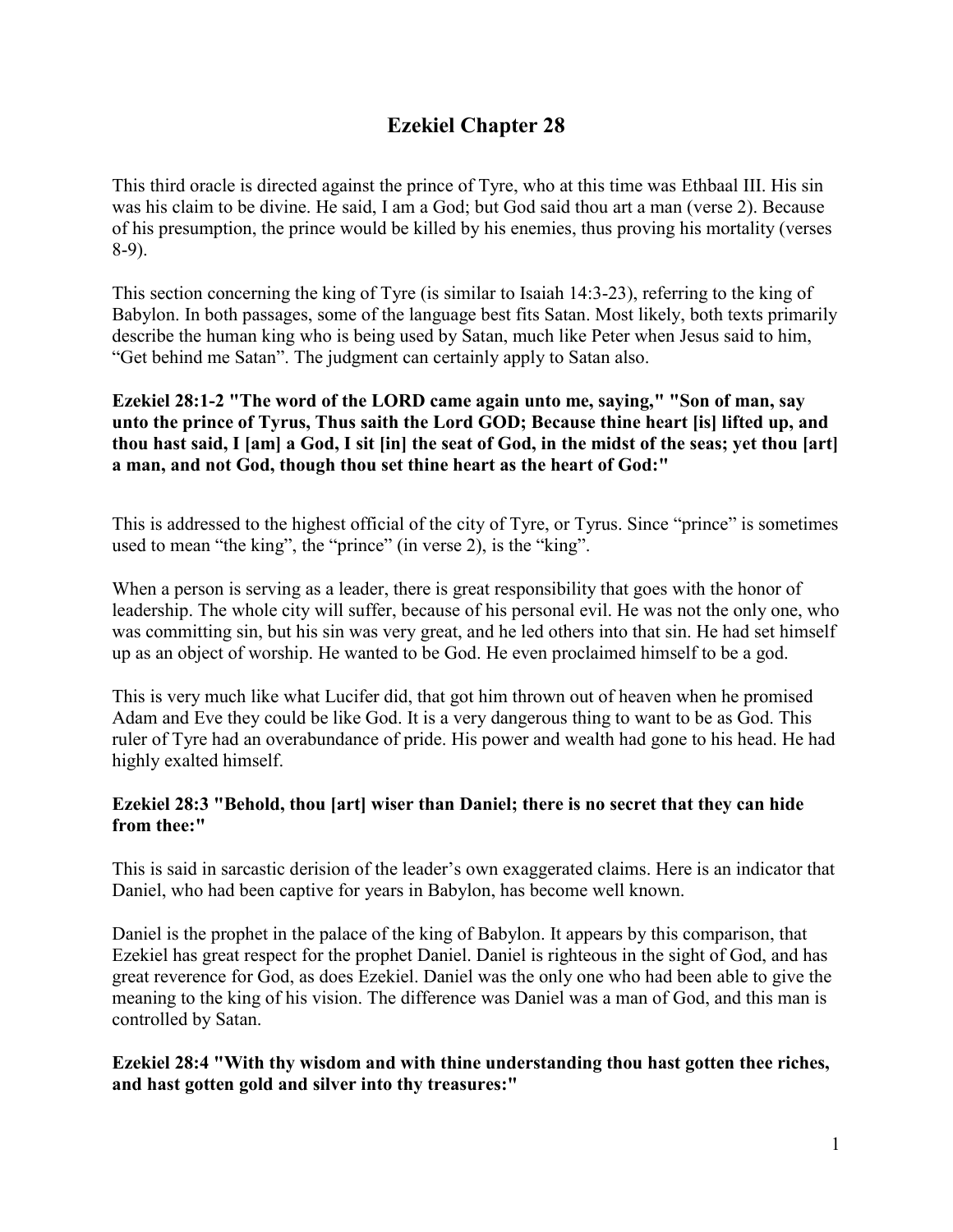This is a statement that all of his riches and understanding came from himself. He is not giving the God that created him credit for anything. He believes that it is by his power and his might, that all of this happened.

He thought, because he was wealthy, that he was a god. Sometimes, worldly people acquire great riches, but those riches cannot save their souls.

# **Ezekiel 28:5 "By thy great wisdom [and] by thy traffic hast thou increased thy riches, and thine heart is lifted up because of thy riches:"**

This is when riches become a curse, instead of a blessing. This is self-worship to the highest extent. This prince is not grateful at all for the blessings that came his way. He believes he made his own good fortune.

It is a dangerous thing today for a business man to believe he made his own breaks. Success is from God, not from man.

**Ezekiel 28:6-7 "Therefore thus saith the Lord GOD; Because thou hast set thine heart as the heart of God;" "Behold, therefore I will bring strangers upon thee, the terrible of the nations: and they shall draw their swords against the beauty of thy wisdom, and they shall defile thy brightness."**

Now, we hear the judgment of God upon this prideful man who thinks he is a god. We not only hear the judgment, but why God has judged him so.

This is a reference to the invading Babylonians, and later the Greeks. God was the true executioner.

The beauty will be gone with the battle. This city, or this prince, will not shine forth again. God will put out his light with the army attack.

# **Ezekiel 28:8 "They shall bring thee down to the pit, and thou shalt die the deaths of [them that are] slain in the midst of the seas."**

This pit is Sheol, or Hades. In other words, the king is sent to be punished with all the other sinners. He will have no special treatment. He will have his part in the lake of fire at the end.

# **Ezekiel 28:9 "Wilt thou yet say before him that slayeth thee, I [am] God? but thou [shalt be] a man, and no God, in the hand of him that slayeth thee."**

The king may think he is a god, but the slayer does not think of him as a god, or he would not slay him. The fact that he is killed, and stays dead, proves he is no god.

#### **Ezekiel 28:10 "Thou shalt die the deaths of the uncircumcised by the hand of strangers: for I have spoken [it], saith the Lord GOD."**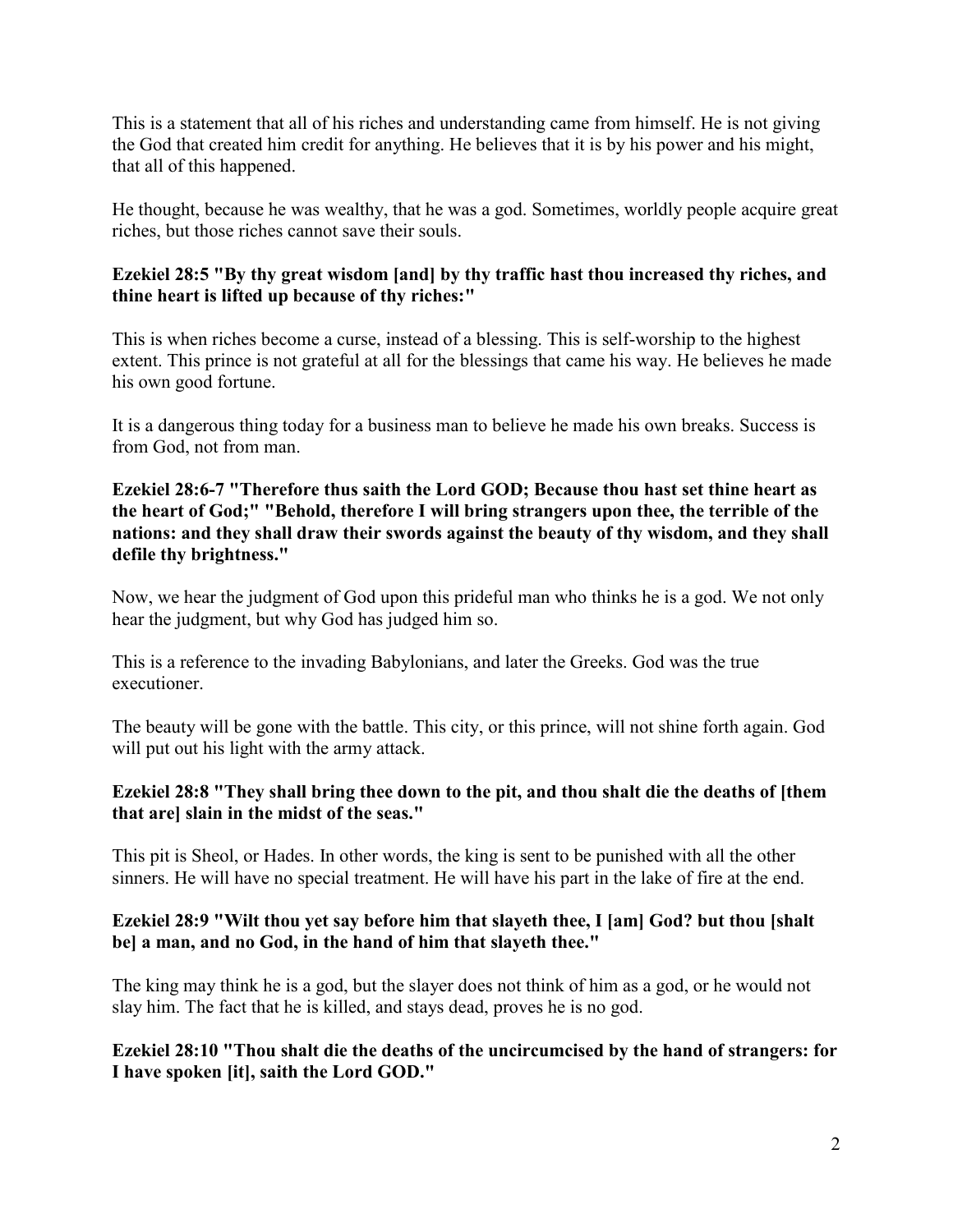The worst condemnation a Hebrew can think of is to call a person uncircumcised. The Jews believed all who were uncircumcised were lost.

# **Ezekiel 28:11 "Moreover the word of the LORD came unto me, saying,"**

We see a break in the prophecy with this statement.

In the (verses of 11-19), this lament over "the king of Tyre" reached behind to the real supernatural source of wickedness, Satan.

# **Ezekiel 28:12 "Son of man, take up a lamentation upon the king of Tyrus, and say unto him, Thus saith the Lord GOD; Thou sealest up the sum, full of wisdom, and perfect in beauty."**

This phrase must be associated with Satan as one perfect in angelic beauty before he rebelled against God. But, it can also relate to "perfection" in the same context of Tyre's enterprise, topmost in it trade to the ancient world, glorious in her seafaring efforts, and the crowning city.

This prince of Tyrus thought himself to be the pinnacle of beauty and wisdom. His beauty and wisdom were of an earthly nature. True wisdom comes from God, and true beauty is from the soul of man stayed upon God.

"Full of wisdom" is a reference to Satan's wisdom as an angel and to Tyre's wisdom (skill), in trade.

These verses go beyond the prince in Tyrus, and show us the same one who was the deceiver in the garden of Eden. We see a type of Satan, himself, in the prince of Tyrus.

### **Ezekiel 28:13 "Thou hast been in Eden the garden of God; every precious stone [was] thy covering, the sardius, topaz, and the diamond, the beryl, the onyx, and the jasper, the sapphire, the emerald, and the carbuncle, and gold: the workmanship of thy tabrets and of thy pipes was prepared in thee in the day that thou wast created."**

"Thou has been in Eden": This could be Satan in the Garden of Eden, or it might refer to Tyre's king in a beautiful environment, a kind of Eden.

"Every precious stone" depicts Satan's rich investiture, and/or Tyre's king possessing every beautiful stone as Solomon had.

"Tabrets" could refer both to Satan's once being in charge of heavenly praise and to Tyre's beautiful musical instruments used in celebration.

"Thou was created": Satan however is more likely to have such wealth and beauty, wisdom and perfection at his creation that this earthly king would have at his birth.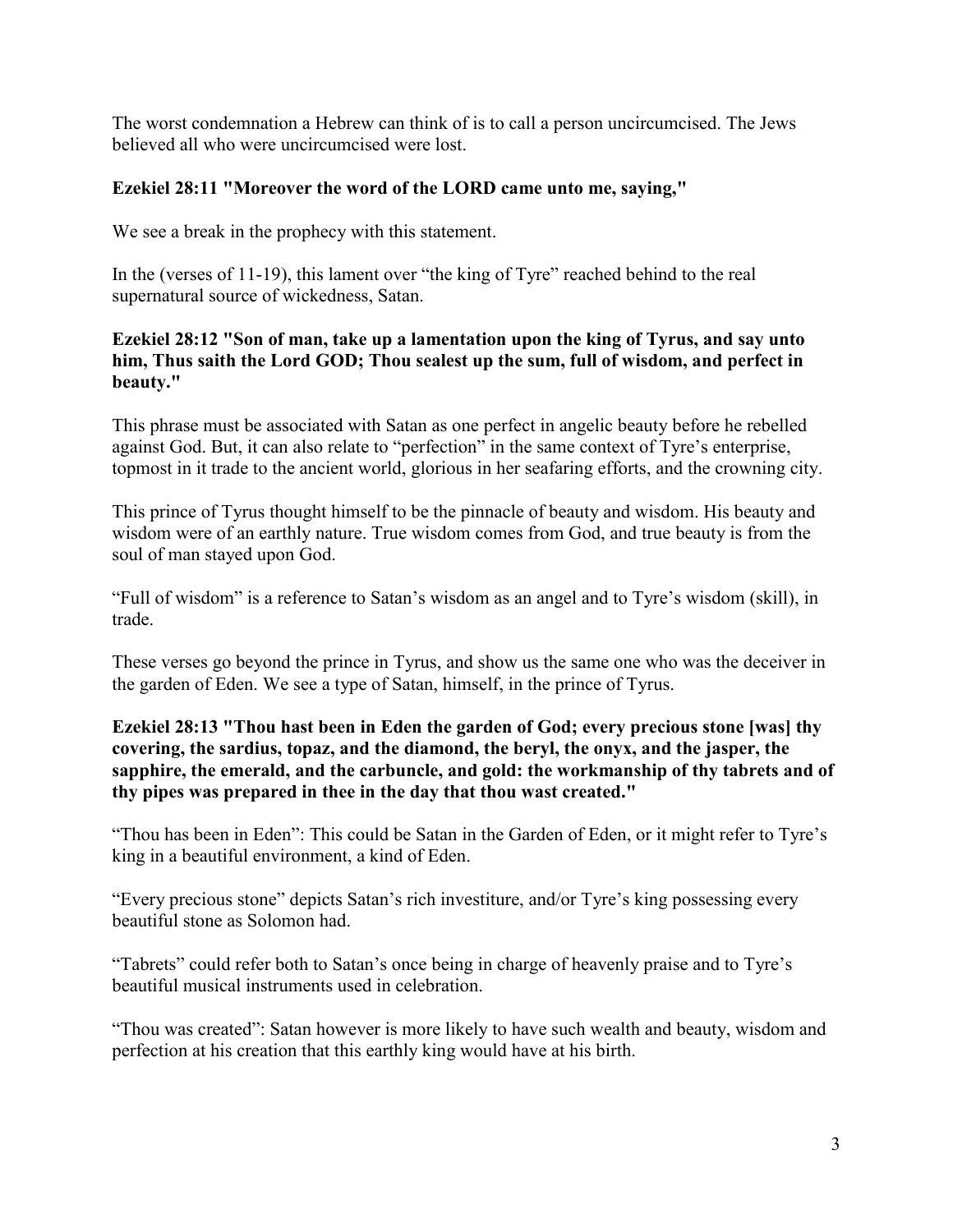# **Ezekiel 28:14 "Thou [art] the anointed cherub that covereth; and I have set thee [so]: thou wast upon the holy mountain of God; thou hast walked up and down in the midst of the stones of fire."**

This refers to Satan in his exalted privilege as an angel guarding God's throne, as cherubim guarded Eden.

Satan originally had continuous and unrestricted access to the glorious presence of God.

We must remember that Lucifer was a created being. He was not a god. He wanted to be a god, but was not. The midst of the stones of fire is where the very presence of God is. He had the special privilege of being in the very presence of God in heaven. He ruined all of that, when he was sent out of heaven, by God.

#### **Ezekiel 28:15 "Thou [wast] perfect in thy ways from the day that thou wast created, till iniquity was found in thee."**

We know this verse is not completely true of the king, but it was accurate of Satan before he sinned.

There were two archangels in heaven of whom Lucifer was one. He was actually over one third of the angels in heaven. He was said to be the most beautiful. His position was very high. The iniquity was found in him, when he wanted to be God.

All leaders are put into office by God. The prince of Tyrus made the same mistake as Lucifer. He became too proud of himself. He wanted to be a god. We find the fall of both in the next verses.

# **Ezekiel 28:16 "By the multitude of thy merchandise they have filled the midst of thee with violence, and thou hast sinned: therefore I will cast thee as profane out of the mountain of God: and I will destroy thee, O covering cherub, from the midst of the stones of fire."**

This is speaking directly of Lucifer, but is also, indirectly speaking to the prince of Tyrus. The prince is a type of Lucifer (Satan). God cast Lucifer out of heaven. God will cast the prince of Tyrus off his throne, as well. Lucifer will no longer stay in the presence of God. The prince will no longer rule over Tyrus.

#### **Ezekiel 28:17 "Thine heart was lifted up because of thy beauty, thou hast corrupted thy wisdom by reason of thy brightness: I will cast thee to the ground, I will lay thee before kings, that they may behold thee."**

It would be difficult to relate this to Satan. The earthly king of Tyre, in his downfall, would be knocked or cast to the ground, cut down, and lie before the gaze of other kings.

From (Isaiah 23:17), there is the implication of a revival under Persian rule.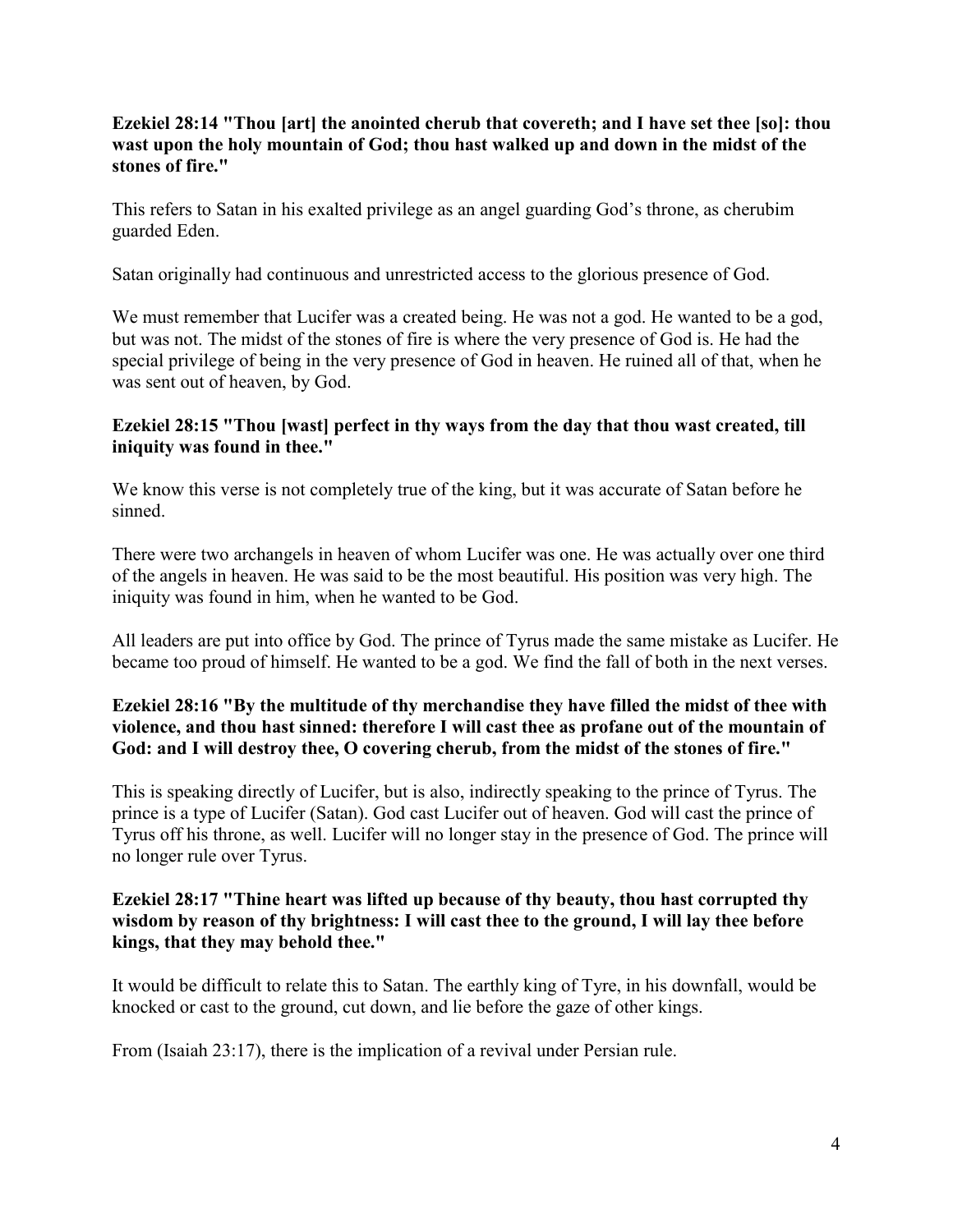# **Ezekiel 28:18 "Thou hast defiled thy sanctuaries by the multitude of thine iniquities, by the iniquity of thy traffic; therefore will I bring forth a fire from the midst of thee, it shall devour thee, and I will bring thee to ashes upon the earth in the sight of all them that behold thee."**

The temples, which had caused Tyre to be called the holy island, are now defiled. The fire in the sanctuary had been a presence of God with man. Now, that very fire will break forth upon them, and destroy them.

This reminds us of the fire that came from the altar and destroyed the two sons of Aaron, when they sinned in the sanctuary. God is a very present help to those who worship and love Him. He is a consuming fire to those who worship false gods.

### **Ezekiel 28:19 "All they that know thee among the people shall be astonished at thee: thou shalt be a terror, and never [shalt] thou [be] any more."**

The prince of Tyre had been elevated up by the people. Now, he is brought down in front of these very same people. He will be no more, because God will destroy him.

# **Ezekiel 28:20 "Again the word of the LORD came unto me, saying,"**

This is a complete break from the previous prophecy.

# **Ezekiel 28:21 "Son of man, set thy face against Zidon, and prophesy against it,"**

God brings His righteous judgment upon Zidon (Sidon), the same as He did on Tyre, and on the prince of Tyre. God will be glorified, in the fact that these great worldly cities come under the judgment of God. God is sanctified, when His holiness is shown in judgment.

Sidon is a sister seaport to Tyre in Phoenicia, 23 miles North. Even in the time of the Judges (Judges 10:6), the corrupting influence of this place had begun. It was the headquarters for Baal worship.

### **Ezekiel 28:22 "And say, Thus saith the Lord GOD; Behold, I [am] against thee, O Zidon; and I will be glorified in the midst of thee: and they shall know that I [am] the LORD, when I shall have executed judgments in her, and shall be sanctified in her."**

God is to bring bloodshed and pestilence on people there, probably at the time He brings an invasion against Tyre.

# **Ezekiel 28:23 "For I will send into her pestilence, and blood into her streets; and the wounded shall be judged in the midst of her by the sword upon her on every side; and they shall know that I [am] the LORD."**

Pestilence was one of the things God used against Jerusalem, and is, again, used here. It is one of the judgments God uses, to show the judgment is from Him.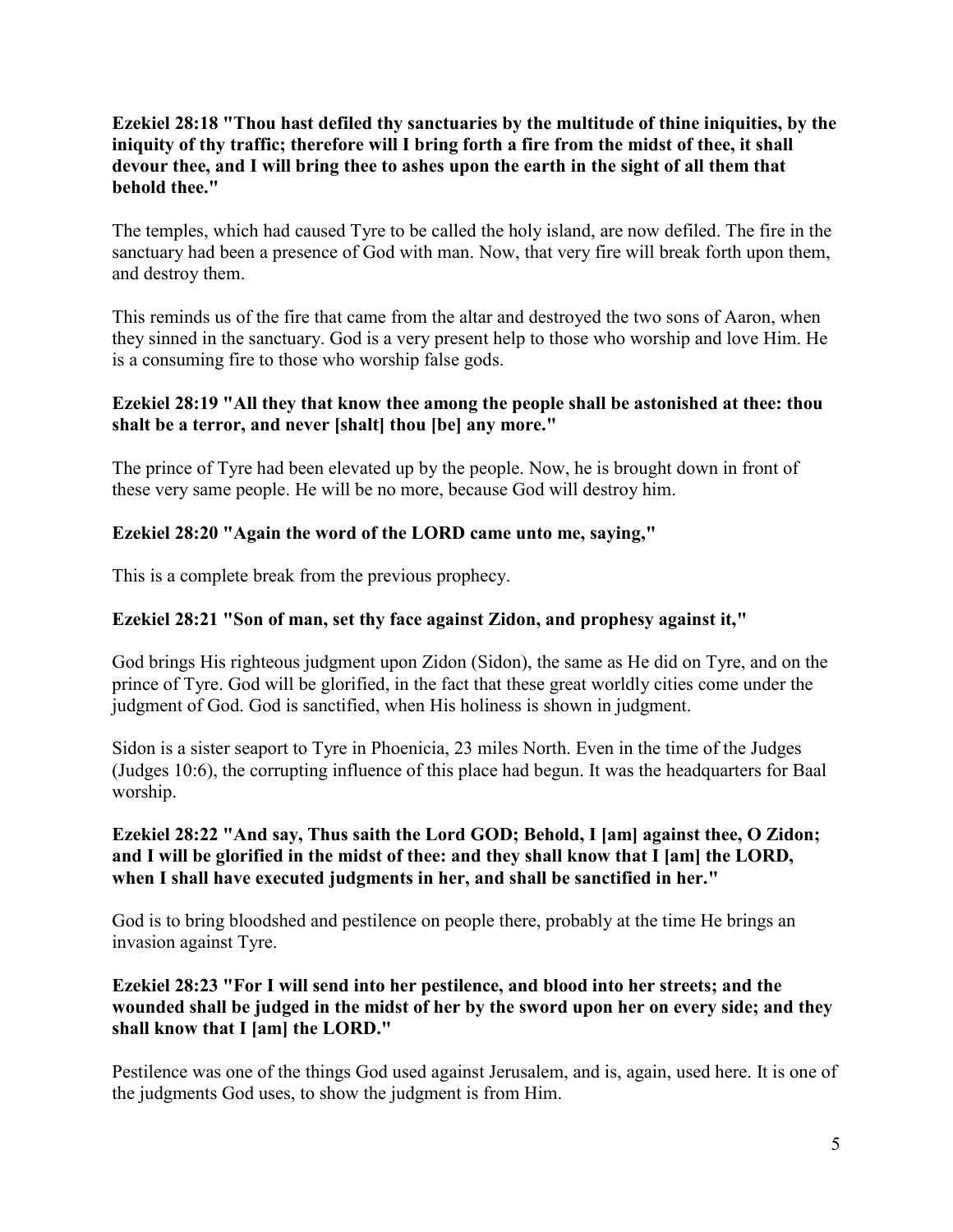# **Ezekiel 28:24 "And there shall be no more a pricking brier unto the house of Israel, nor [any] grieving thorn of all [that are] round about them, that despised them; and they shall know that I [am] the Lord GOD."**

This is a summary of the judgment scenarios so far revealed (chapters 25-28). The enemies of Israel would be so devastated by God that they would no longer be pestering Israel and they would see that the God who judges them is the true God of Israel.

They had been jealous of the house of Israel. They were pleased, when Israel was Judged of God. Now, the same judgment is upon them. They had not sympathized with Israel. They had been happy about the fate of Israel, thinking it might move them up in the world. You never grow from the downfall of another.

### **Ezekiel 28:25 "Thus saith the Lord GOD; When I shall have gathered the house of Israel from the people among whom they are scattered, and shall be sanctified in them in the sight of the heathen, then shall they dwell in their land that I have given to my servant Jacob."**

In this brief statement of hope, God promises to restore Israel to the land of Palestine. This is speaking of the Promised Land given to Jacob's 12 descendants.

**Ezekiel 28:26 "And they shall dwell safely therein, and shall build houses, and plant vineyards; yea, they shall dwell with confidence, when I have executed judgments upon all those that despise them round about them; and they shall know that I [am] the LORD their God."**

This is a distant future prophecy which is referring to the Messiah's earthly kingdom.

# **Ezekiel Chapter 28 Questions**

- 1. Who is this prophecy directed to?
- 2. What terrible thing had he said?
- 3. There is a great \_\_\_\_\_\_\_\_\_\_\_\_\_\_\_\_\_ that goes with leadership.
- 4. Who is this prince like?
- 5. This prince thinks himself wiser than what prophet?
- 6. This prophet is in the palace of whom?
- 7. This prince is controlled by
- 8. The prince believes his riches came from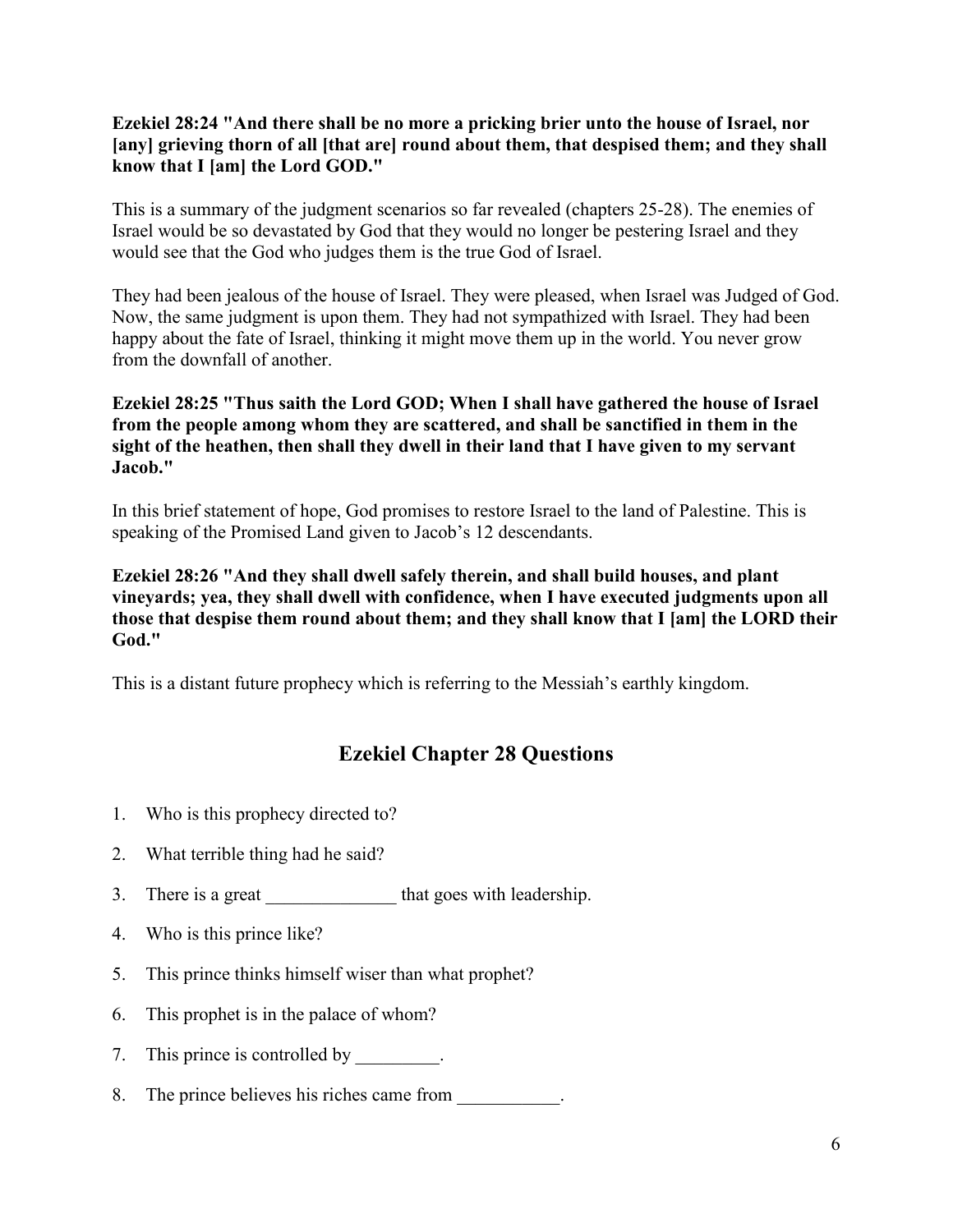- 9. Verse 5 is self to the furthest extent.
- 10. Who are the strangers in verse 7?
- 11. Why does the slayer kill this prince?
- 12. What is the pit?
- 13. What is the worst condemnation a Hebrew can speak on someone?
- 14. The prince of Tyrus thought himself to be the pinnacle of \_\_\_\_\_\_\_\_\_\_ and \_\_\_\_\_\_\_\_\_.
- 15. True wisdom is a  $\frac{1}{2}$  from  $\frac{1}{2}$ .
- 16. True beauty comes from \_\_\_\_\_\_\_\_\_\_\_.
- 17. Who, besides the prince of Tyrus, do we see in this?
- 18. How was Satan present in the garden of Eden?
- 19. What is the garden of Eden on earth a type and shadow of?
- 20. What garden is spoken of in verse 13?
- 21. Who created Lucifer?
- 22. What was he like, when he was created?
- 23. Music affects the \_\_\_\_\_\_\_\_ of man.
- 24. What is the dangerous music of our day?
- 25. What is the "midst of the stones of fire" speaking of?
- 26. How long was Lucifer perfect in his ways?
- 27. How many archangels are there in heaven, that we know about?
- 28. Who was Lucifer over in heaven?
- 29. Who was thrown out of heaven?
- 30. Why was Lucifer's heart lifted up?
- 31. Where had the brightness of Lucifer come from?
- 32. The fire in the sanctuary had been a presence of \_\_\_\_\_\_\_ with \_\_\_\_\_.
- 33. Whose sons were killed by fire from the altar?